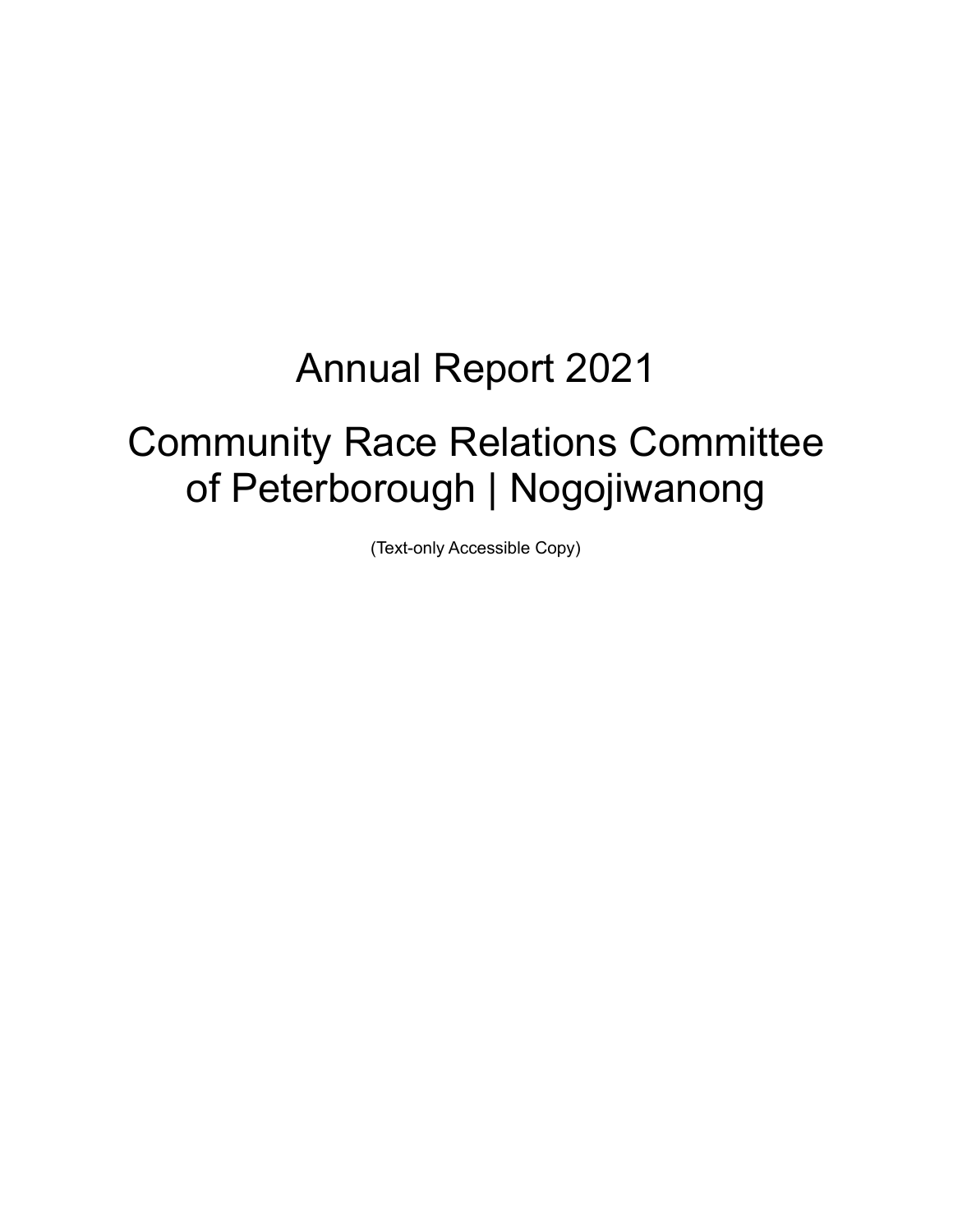# Table of Contents

| <b>Land Acknowledgement</b>     | $\overline{2}$  |
|---------------------------------|-----------------|
| <b>About CRRC</b>               | 3               |
| <b>General Information</b>      | 4               |
| <b>Mission Statement</b>        | 5               |
| <b>Chair's Report</b>           | 6               |
| <b>Overcoming Challenges</b>    | 8               |
| <b>Highlights &amp; Impacts</b> | 9               |
| Funding                         | 10              |
| Finances & Administration       | 11              |
| <b>Community Support</b>        | 12 <sub>2</sub> |
| How to Get Involved             | 14              |
| References                      | 15              |
| <b>Resources</b>                | 16              |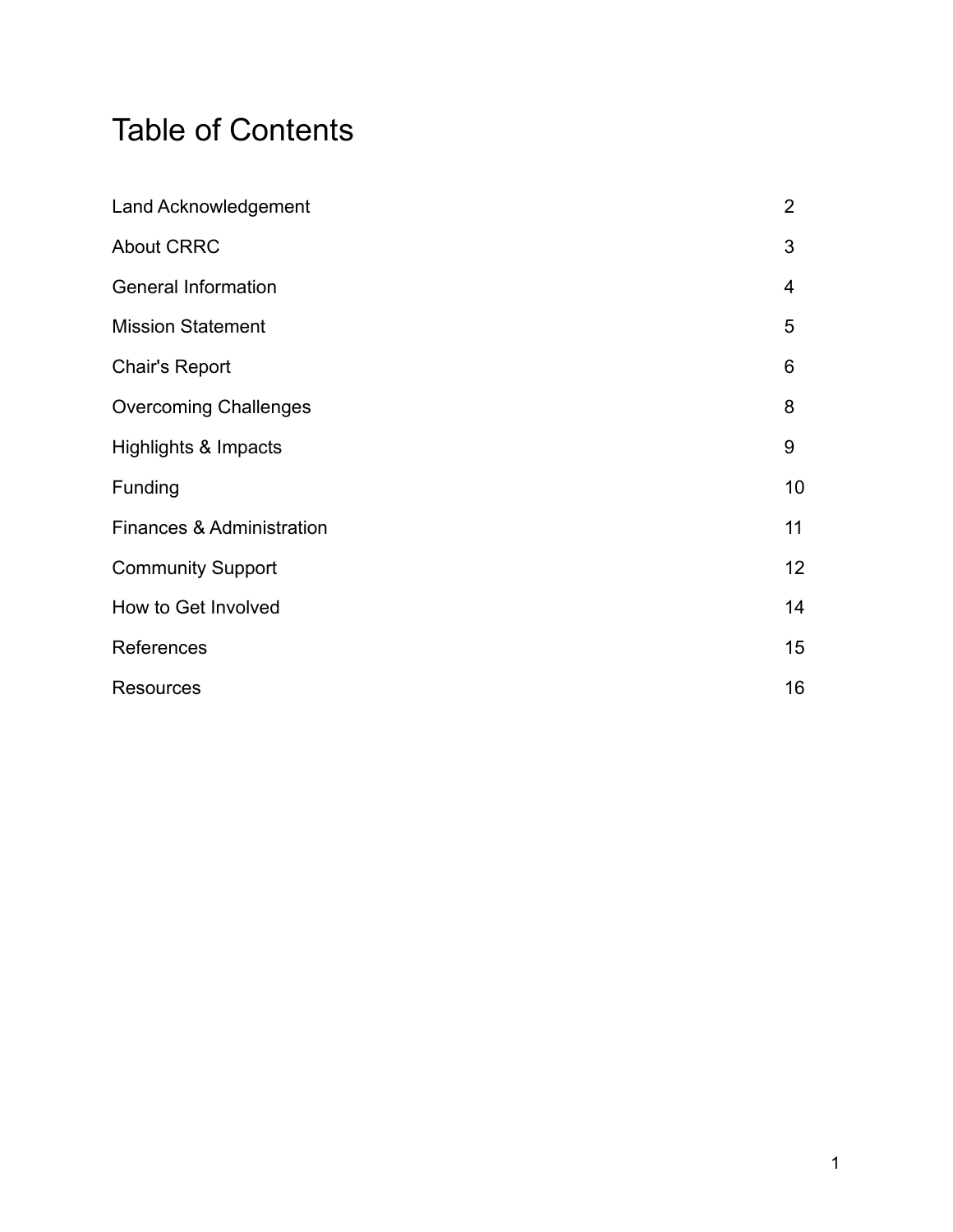### Land Acknowledgement

The Community Race Relations Committee of Peterborough (CRRC-P) respectfully acknowledges that we live, work, gather, and serve in Nogojiwanong / Peterborough, located on *Treaty 20*, the traditional treaty territory of the *Michi Saagig Anishinaabeg and Chippewa Nations*, including Curve Lake, Hiawatha, Alderville, Scugog Island, Rama, Beausoleil, and Georgina Island, collectively known as the *Williams Treaties First Nations*.

We recognize and continue to raise awareness of the historical and ongoing oppression of Indigenous peoples in Canada and in Nogojiwanong/Peterborough as it is felt and experienced by many generations to come.

We give gratitude to the *Williams Treaties First Nations* for their stewardship and teachings about these lands and waters, and acknowledge the *Williams Treaties First Nations* as the stewards and caretakers of this territory.

May we continue to learn from, listen to, and build relationships with the First Peoples of this land. May we continue to practice and embody positive race relations towards the goals of anti-racism, anti-oppression, truth, reconciliation and decolonization.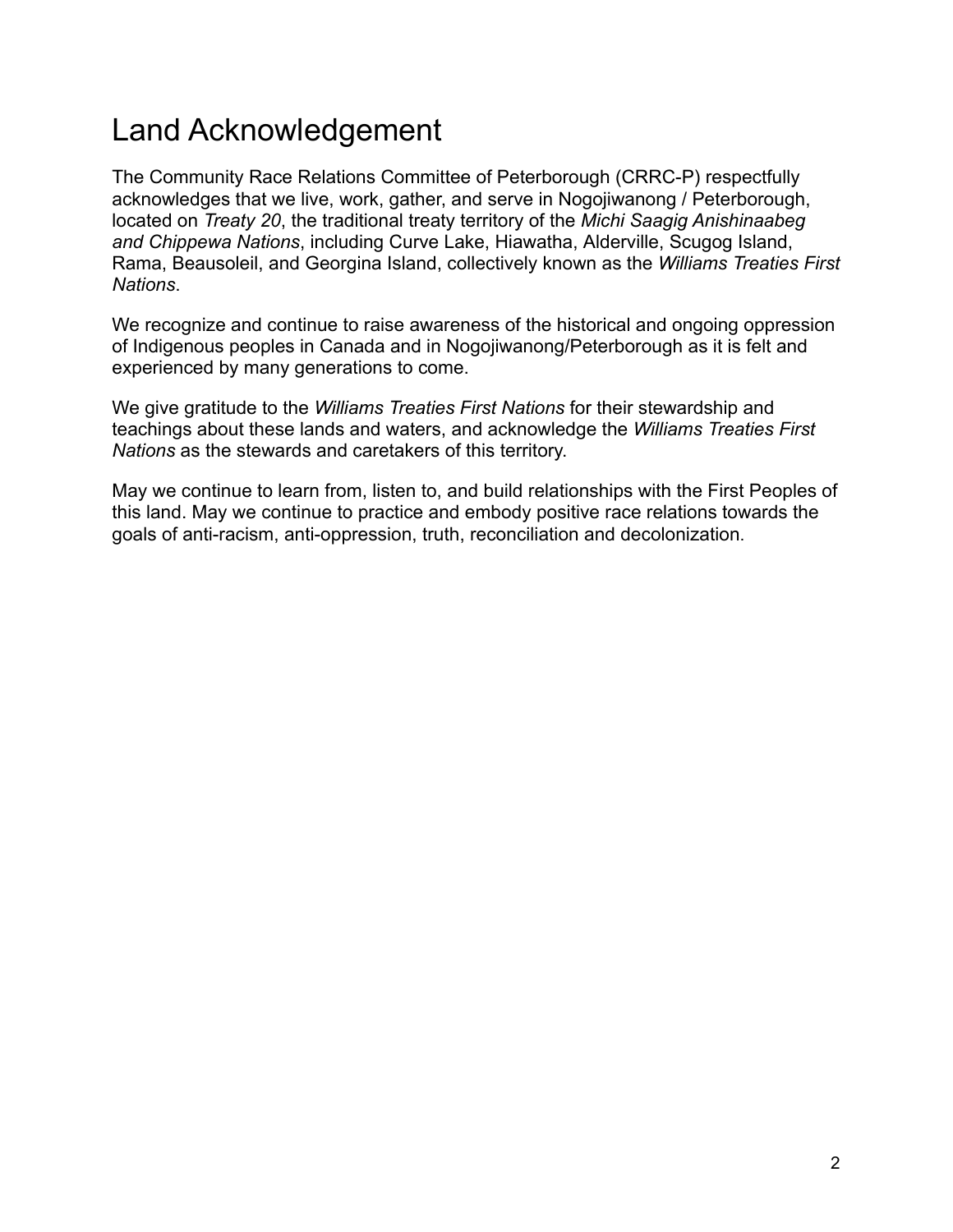# About CRRC

The Community Race Relations Committee of Peterborough (CRRC-P) is a non-profit community-based organization committed to encouraging and promoting anti-racism and equitable race and community relations throughout Peterborough/Nogojiwanong.

CRRC supports the basic principle that all individuals in Canada are equal in dignity and rights, and its strategies are aimed at identifying and eliminating all forms of institutional and systemic discrimination while recognizing the ways in which all forms of oppression from sexism and queerphobia to social class and colonialism intersect with racism.

CRRC is available to assist community members, students and/or groups on matters relating to racism and ethnic discrimination within a variety of contexts through advocacy supports, consultation services, and public education initiatives/events for the purposes of promoting greater understanding of race-related and community issues. Any and all who may experience racism and other social ills within any of Peterborough's spaces and/or wish to help challenge it are encouraged to [connect with](http://crrcpeterborough.benwolfedesign.com/contact-us/) [CRRC](http://crrcpeterborough.benwolfedesign.com/contact-us/) as we venture to build a most inclusive region across our many diversities.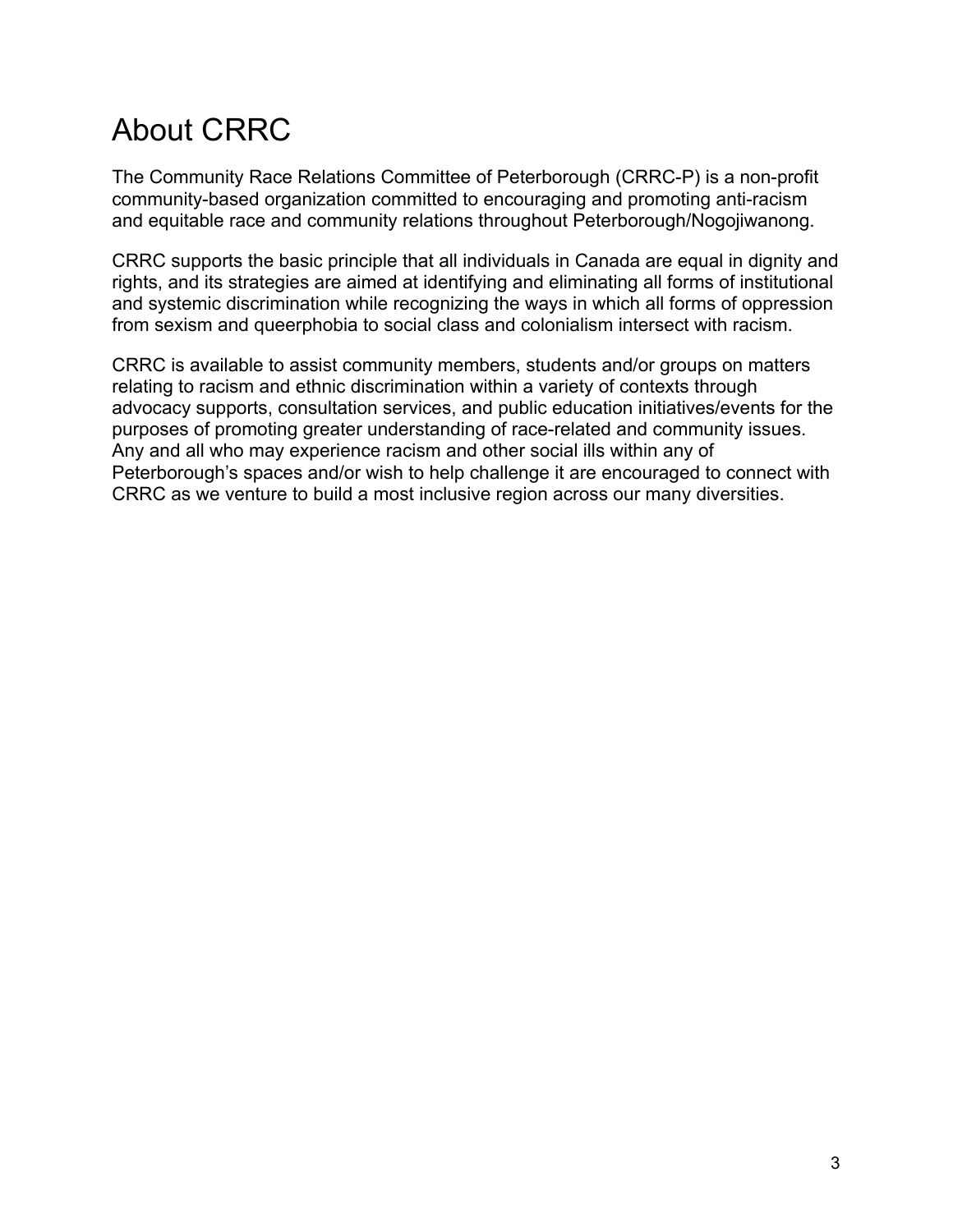### General Information

2021 Board of Directors

**Charmaine Magumbe** *Chair*

**Shanthi Rajaratnam** *Treasurer*

**Debbie Harrison** *Secretary*

**Cayo Whyte** *Director*

**Jeremy Brink** *Director*

**Nael Bhanji** *Director*

**Crystal Scrimshaw** *Director*

2021 Staff

**Angela Connors** *Executive Director*

**Ropafadzo Mungwari** *Administrative Assistant*

**Contact** 

**Website:** www.racerelationspeterborough.org **Phone:** 705-930-1694 **Office E-mail:** admin@racerelationspeterborough.org

**Location** Sadleir House 741 George Street North, Room 104 Peterborough, ON K9h 3T2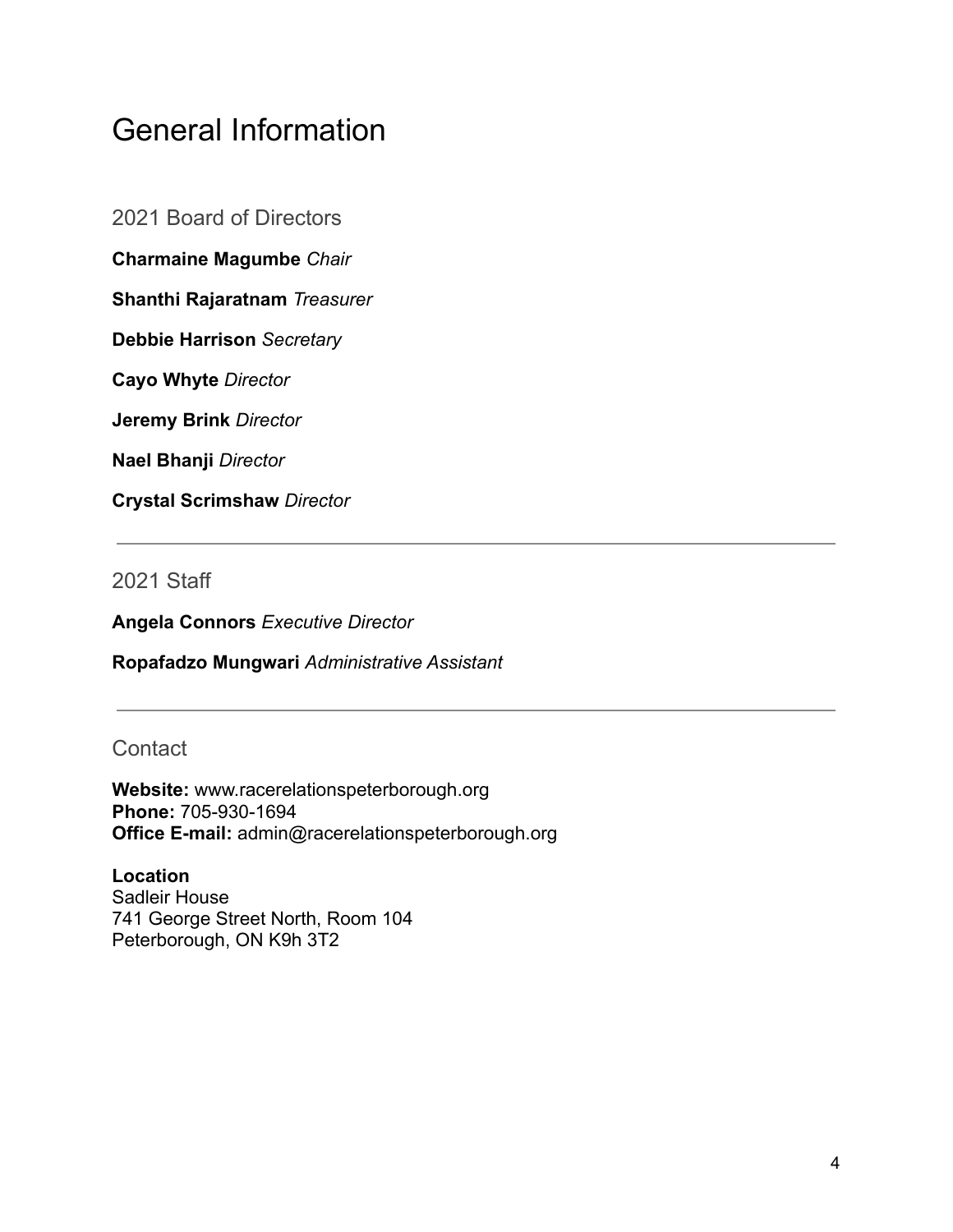### Mission Statement

CRRC exists to ensure the implementation of strategies that help create and nurture positive race relations in Peterborough based on inclusion, dignity, and respect.

#### **Advocacy**

for those affected by racism and discrimination, including the encouragement of consultation and conflict resolution.

#### **Collaboration**

including the partnering with City and community organizations on intersecting issues of diversity, and the promotion and development of community networks focused on equity and inclusion.

#### **Education**

including the development of anti-racism resources, and the expansion of community understanding of the impacts of racism, bias and discrimination.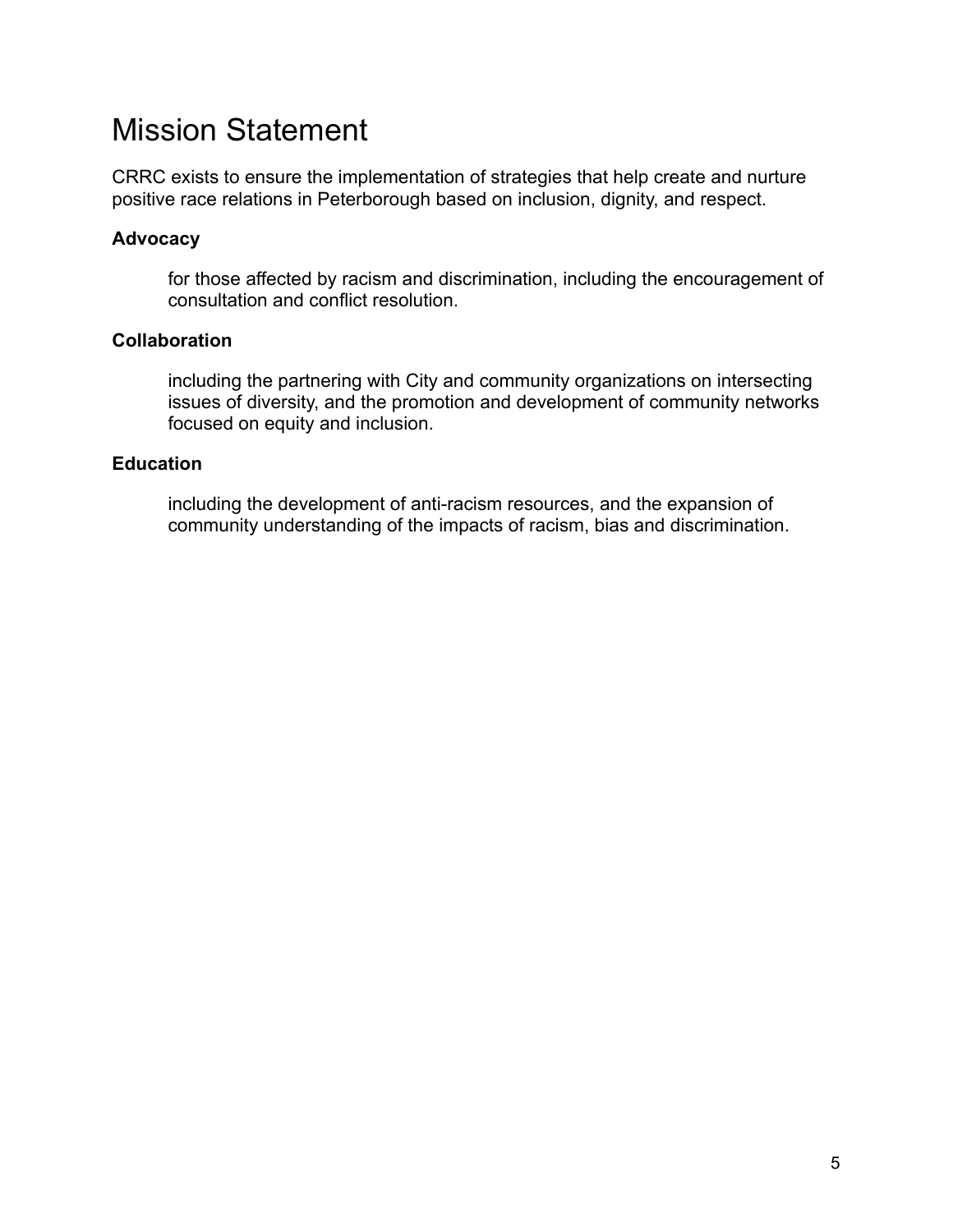### Chair's Report

For CRRC, 2021 was a year of increased demand to address race relations as our community progressed into the "New Normal', recovering from the Covid pandemic. Peterborough like other cities in the world, had an awakening of the ugliest of racism after the murder of George Floyd. In the post era of the largest 2020 Black Lives Matter rally in the history of Peterborough, its citizens responded with generous donations to CRRC which continued in 2021. With this outpouring of donations, along with an increase in funding from the city, CRRC was able for the first time in its 40-year history to hire a full-time staff member, Angela Connors.

In 2021, under Angela's leadership, CRRC was able to meet the growing demands for anti-racism workshops within the Peterborough region. She delivered an unprecedented number of workshops, the growing demand due to the positive feedback from participants regarding Angela's amazing facilitation skills.

Another first for CRRC was our virtual launch of Black History Month. The theme was "Healing the Mind, Body and Soul: Drop Everything and Dance!" To mark the celebration, the event included traditional African drumming and dance performances. Our guest speaker Nicole Bonnie, CEO of the Ontario Association of Children's Aid Societies, spoke on celebrating achievements in equity by Black leaders in Ontario and a call to action for future challenges. Another guest speaker, Rosemary Sadleir, historian, author, educator and Black History expert, spoke on the history of Black History Month. Our M.C. was CRRC board member, Cayo Whyte, who ensured that our over 30 online participants all felt the excitement of celebration in our theme.

Another first for CRRC and Canada was on September 30th, 2021, as we participated in marking the first National Truth and Reconciliation Day. In honour of this new day, City Council initiated an awareness campaign and had Peterborough Transit buses wrapped in orange and emblazoned with the Every Child Matters logo. CRRC supported this city initiative, and Angela Connors, Executive Director, stated, "I believe that it is a wonderful option and a visible statement for the city to make that will generate conversations". Connors also said the road to reconciliation "won't be straightforward", especially when Canada's shameful secret history was made public with the revelation that 215 Indigenous children were buried at the former Kamloops Indian residential school in B.C. Reading about this horrific tragedy of these innocent children — some as young as three years old — was heart-breaking for all of us. It was necessary for Canadians to [Honour and mourn the loss of 215 innocent](https://www.thepeterboroughexaminer.com/opinion/columnists/2021/06/03/charmaine-magumbe-honour-and-mourn-the-loss-of-215-innocent-indigenous-children.html) Indigenous children and have a public discourse on the denigrating intergenerational effects of residential schools within the Indigenous community by having National Truth and Reconciliation Day.

Reconciliation in Canada is essential, and ongoing discrimination against Indigenous Peoples, combined with the rise of hate crimes in Peterborough and across Canada, are an undeniable problem. Anti-Asian hate incidents [are on the rise in Canada](https://www.thepeterboroughexaminer.com/opinion/columnists/2021/04/09/charmaine-magumbe-anti-asian-hate-incidents-are-on-the-rise-in-canada.html) , and [Peterborough hate crimes rate was the highest of Canada's census metropolitan areas](https://www.thepeterboroughexaminer.com/news/peterborough-region/2022/03/21/peterborough-hate-crimes-rate-highest-of-canadas-census-metropolitan-areas-in-2020.html) [in 2020](https://www.thepeterboroughexaminer.com/news/peterborough-region/2022/03/21/peterborough-hate-crimes-rate-highest-of-canadas-census-metropolitan-areas-in-2020.html), according to new data from Statistics Canada, with local rates far outstripping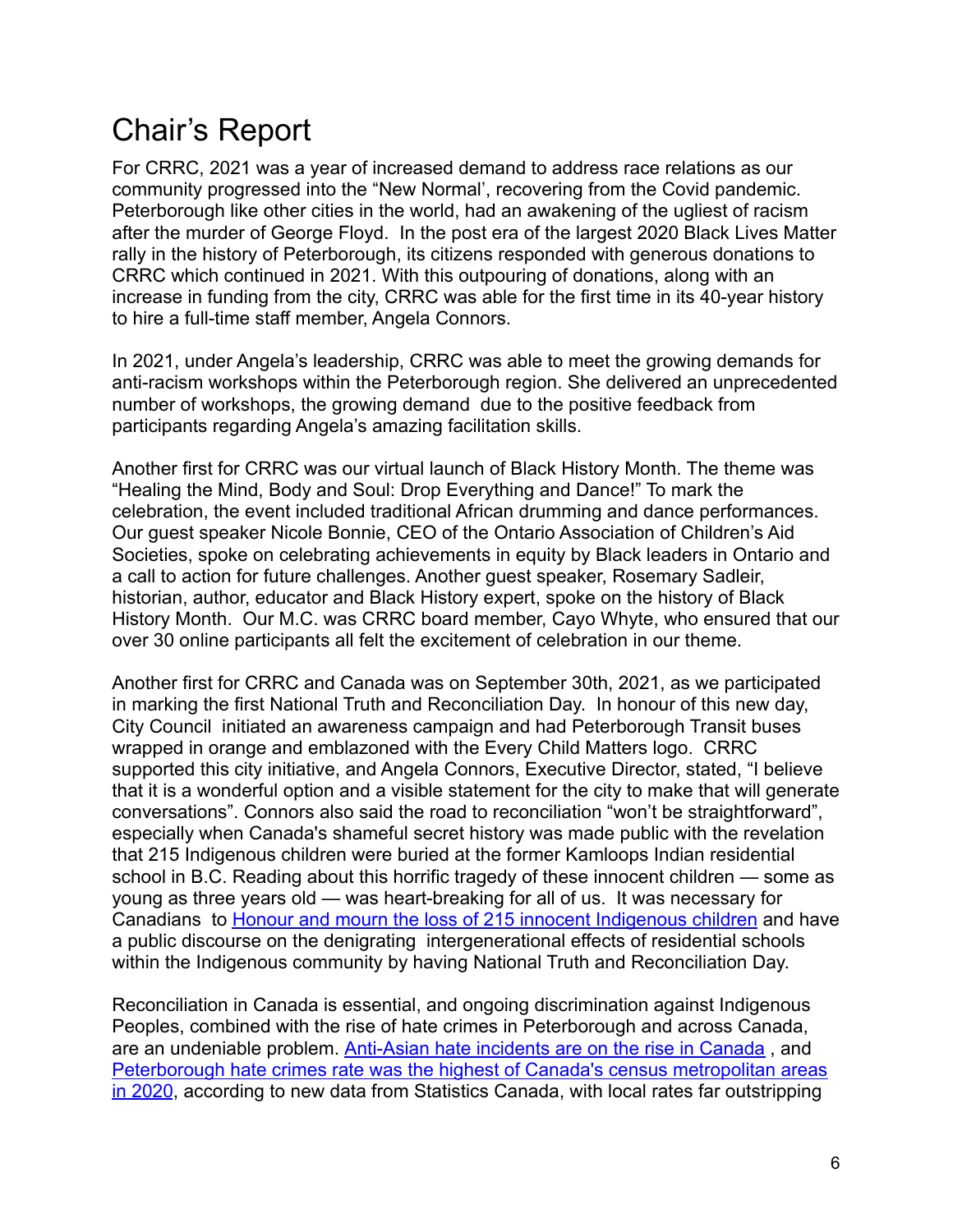those of big cities such as Toronto and Montreal, with 19.4 cases per 100,000 residents, up 126 per cent from 2019 and well above the national average of 7 cases per 100,000 residents. We have an opportunity though, as the report also identifies that Peterborough is one of three cities, including Hamilton and Thunder Bay, that have anti-racism or anti-hate committees that work with local police to address issues of hate in their communities, and CRRC intends to continue this collaboration in ending hate in our community.

CRRC had many firsts in 2021, our first full-time staff, Angela Connors, our first virtual Black History Month, and our participation in the first National Truth and Reconciliation Day. However, there is still plenty to be accomplished in race relations in Peterborough, and we will continue working with our important partners, including the City, the Peterborough Police Service, local schools, the New Canadians Centre and other community organizations, and Peterborough citizens to address issues of racism and hate in the community.

Thank you to all of the 2021 CRRC board members and Angela Connors for your hard work and dedication in successfully meeting the many CRRC firsts in 2021!

Cheers, Charmaine Magumbe *Chairperson of Community Race Relations Committee of Peterborough*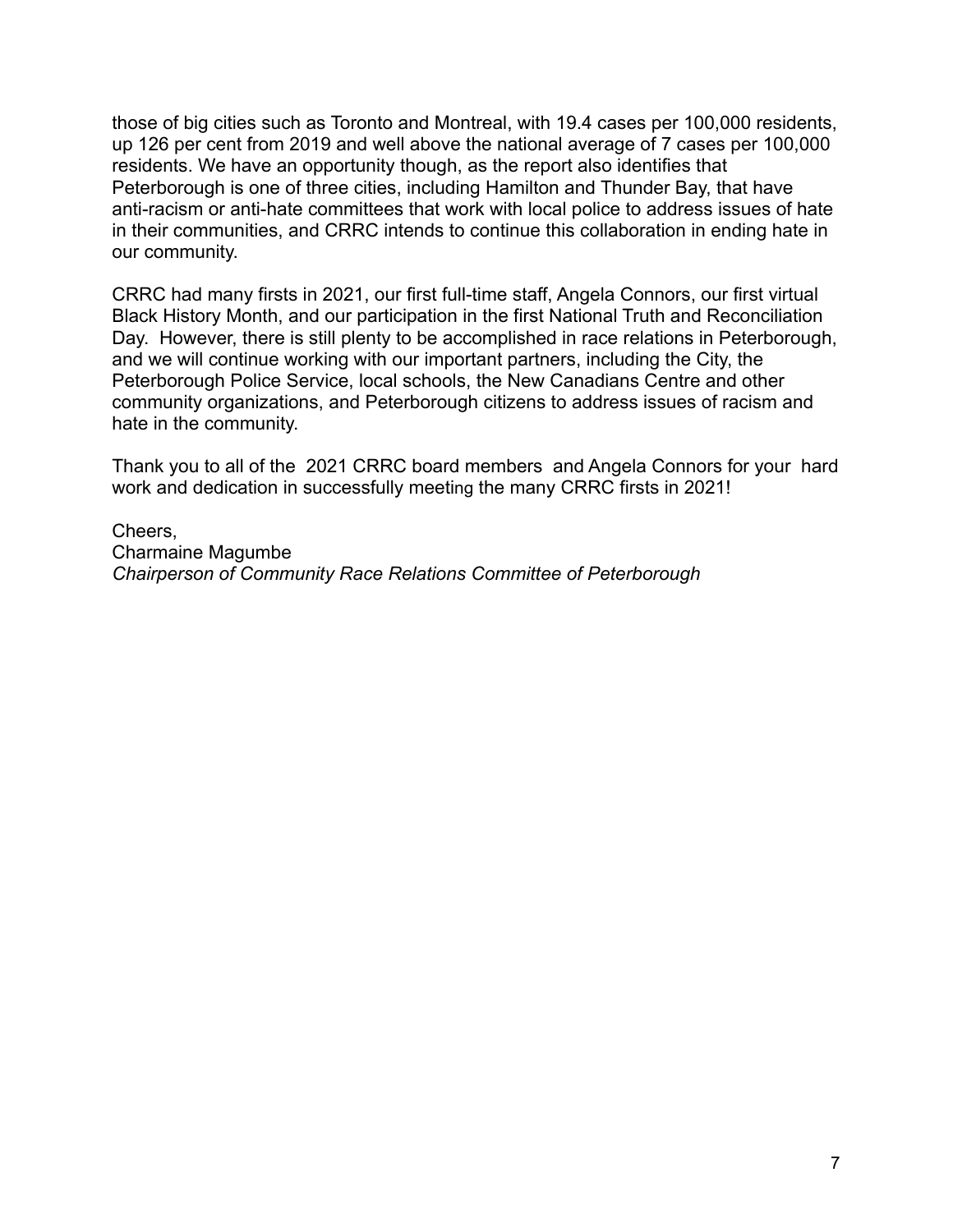### Overcoming Challenges

The year 2021 started in the midst of the global COVID-19 pandemic crisis without a clear end in sight, meanwhile, racism, oppression and hate-based discrimination persisted unchecked across social and institutional systems. During the pandemic, individuals with racial-ethnic identities disproportionately experienced adverse outcomes of health, employment, housing and poverty in Ontario (McKenzie, Dube, & Petersen, 2021) with findings that were echoed in the data collected not only in the province, but across Canada (Statistics Canada, 2020), and North America at large (Vasquez-Reyes, 2020; CDC, 2022).

Requests for CRRC's services and training increased significantly throughout 2021, contributing to a swell of demand that overwhelmed the organization's capacity. As a result, CRRC hired a part-time administrative assistant, Ropafadzo Mungwari, to build capacity for community engagement and anti-racism programming. Ropafadzo's contributions helped to support Angela Connors, CRRC's Executive Director, in responding to the increasing demand for anti-racism, anti-oppression, and diversity education, training and workshops in the community of Nogojiwanong/Peterborough. CRRC recognizes the significant contributions of Angela Connors, our previous Executive Director, to the partnership and training work accomplished in 2021.

While navigating an already-challenging year, in May 2021, the remains of 215 Indigenous children were uncovered at the Kamloops Indian Residential School in British Columbia, with more yet to be uncovered (Young, 2021). While this shook the entire population of Canada, it deeply impacted Indigenous Peoples across the nation, affecting Indigenous community members and families that CRRC is in partnership and in relation with, as well as personally and intimately impacting the health and well-being of our team members. While recognizing that these devastating truths would continue to have long-lasting impacts for future generations, CRRC remained a constant pillar of support for community members who were seeking ways to challenge systemic oppression, and engage in thoughtful, open, and often uncomfortable conversations about the tragic history of Canadian colonization and the impacts of Indian Residential Schools on the victims, the survivors, and their families.

CRRC was more determined to respond to these widely-felt and widely-experienced injustices, launching opportunities for raising awareness and community engagement, with the support and partnership of like-minded community organizations.

Overall, 2021 was a challenging year, yet one that inspired and motivated everyone at CRRC to continue the work to address ongoing anti-Black and anti-Indigenous racism and oppression in Peterborough, and navigate systemic injustices as a community, and with our community, now more than ever.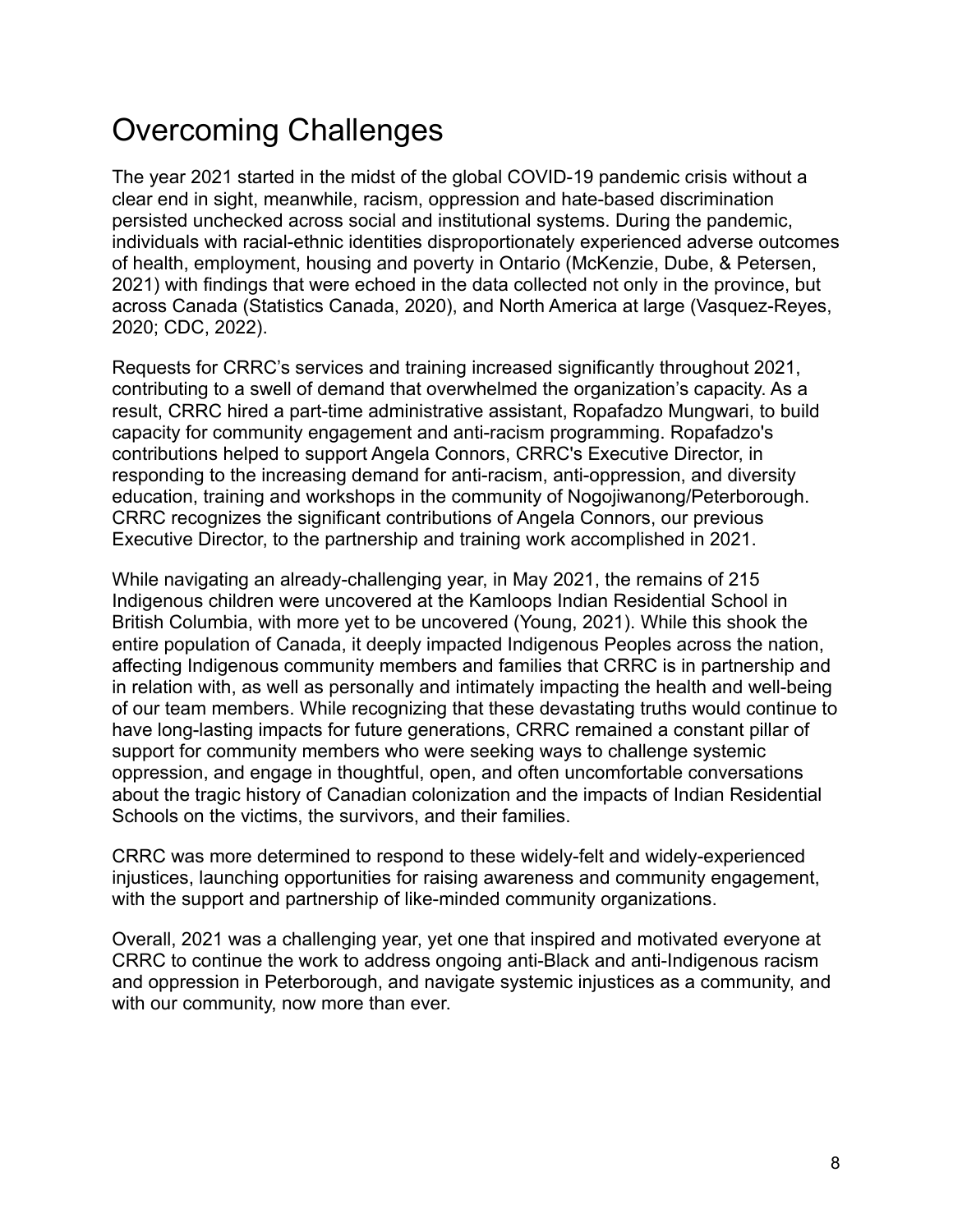### Highlights & Impacts

- ❖ *"Word of the Week"* Social Media Series was launched in June 2021 with powerful learning content that describes and helps to unpack the terms, concepts and language used in race relations conversations.
- ❖ 70 Trainings & Workshops delivered in 2021, raising over \$25,000 in Services & Training Revenues for the year.
- ❖ CRRC hosted 19 #*ItsFridayImStill* conversations on Instagram Live in 2021!
- ❖ Partnered with Kawartha Sexual Assault Centre (KSAC) and Peterborough Aids Reduction Network (PARN) in hosting *#ItsFridayImStill.*
- ❖ CRRC collaborated with the New Canadians Centre (NCC), Community Living CKL, and Compass Early Learning and Care (CELC) to facilitate *Stories for Hope, Healing, and Belonging.*
- ❖ CRRC was involved in 11 community events in 2021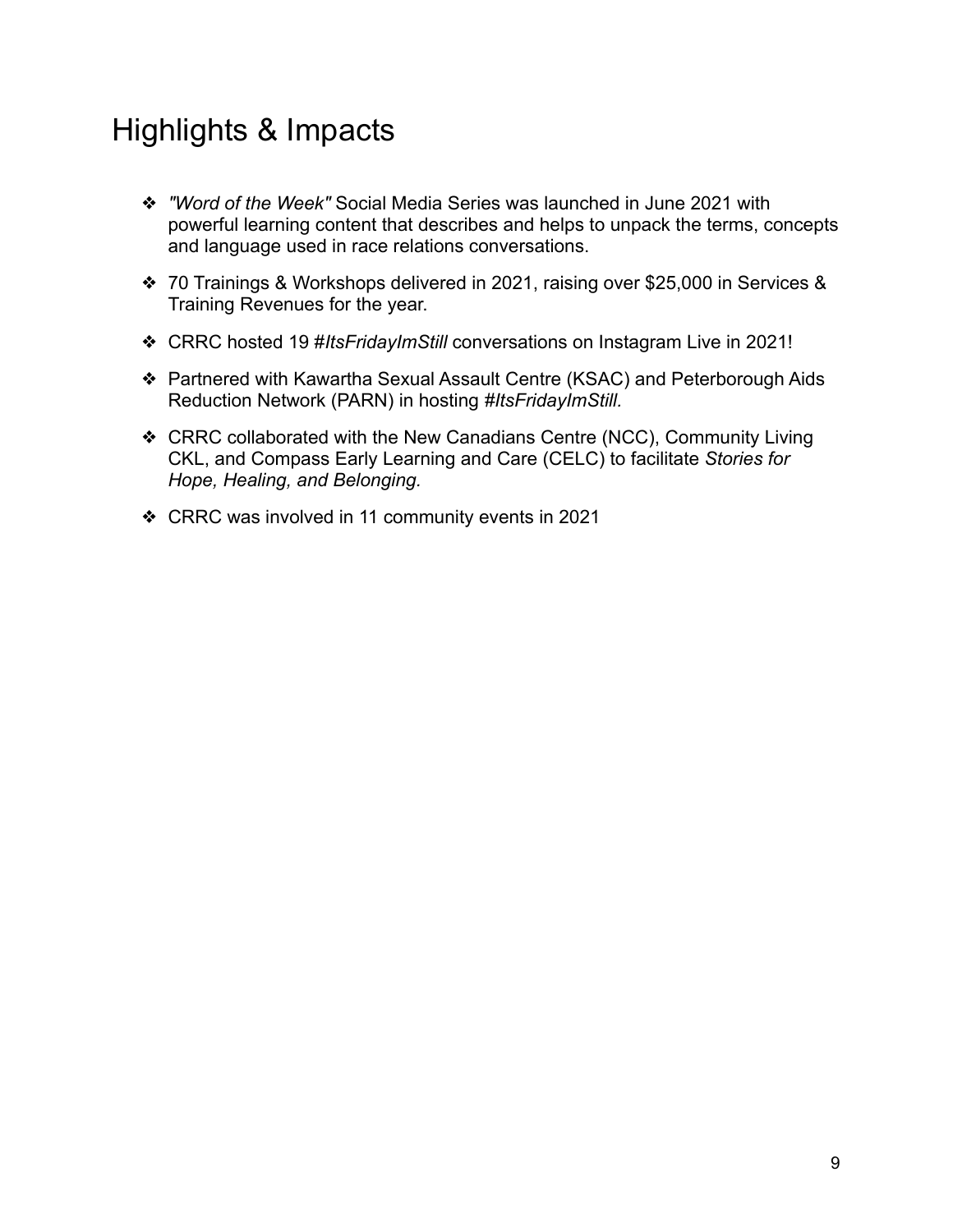### Funding

### **City Community Services Grant**

\$37,610

### **Services and Training**

\$25,329

**Trent Levy**

\$19,798

### **Donations made by community members and organizations**

\$3970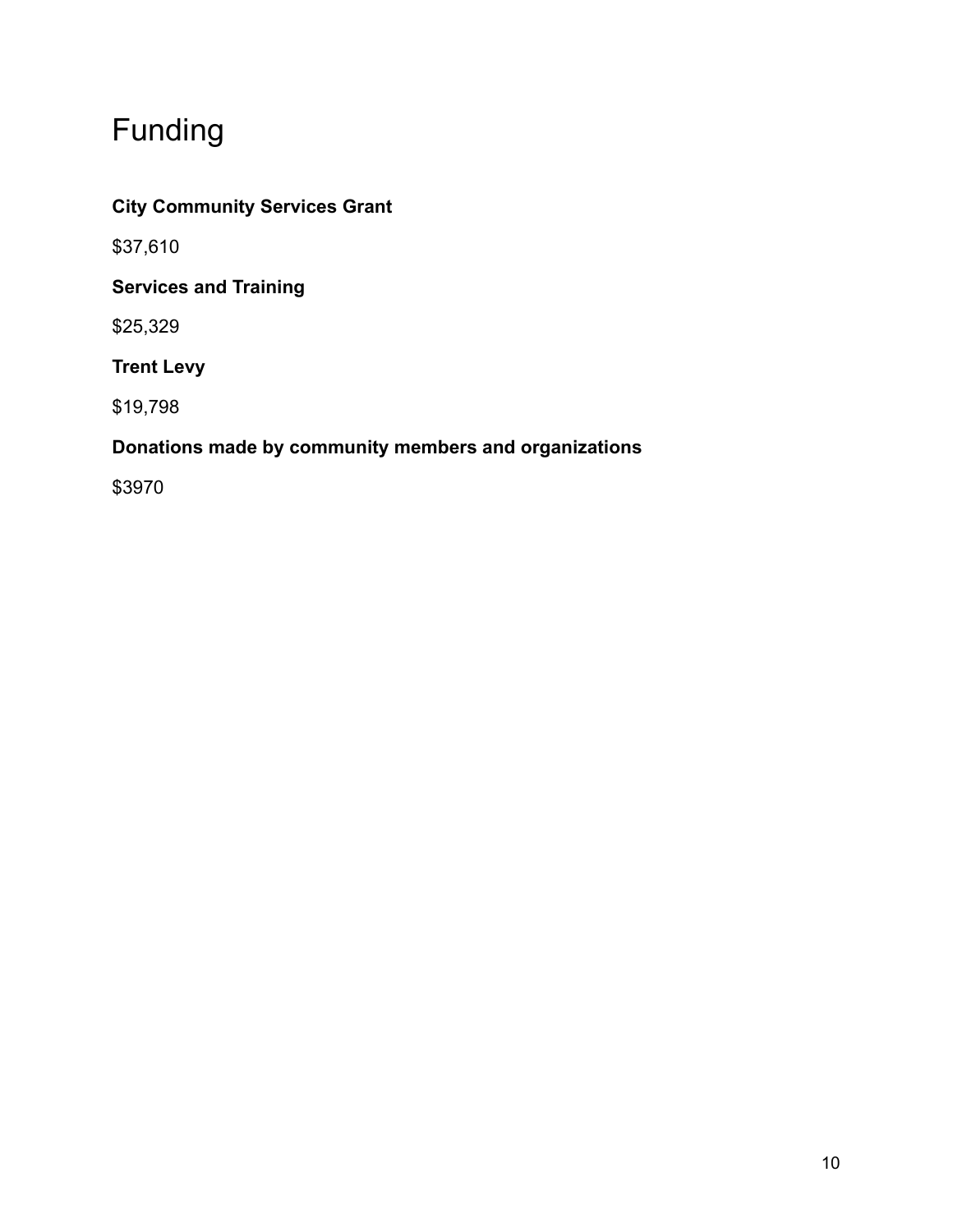# Finance & Administration

#### **Community and Race Relations Committee**

Profit and Loss January - December 2021

|                                      | <b>TOTAL</b> |
|--------------------------------------|--------------|
| <b>INCOME</b>                        |              |
| <b>City Community Services Grant</b> | 37,610.00    |
| Donations and Fundraising            | 3,970.00     |
| Membership Fees                      | 70.00        |
| Service/Training Revenue             | 25,329.04    |
| <b>Trent Levy</b>                    | 19,798.49    |
| <b>Total Income</b>                  | \$86,777.53  |
| <b>GROSS PROFIT</b>                  | \$86,777.53  |
| <b>EXPENSES</b>                      |              |
| Advertising, Printing, and Promotion | 50.00        |
| <b>Bank charges</b>                  | 26.00        |
| <b>Benefits</b>                      | 1,035.00     |
| Contract/Honorarium                  | 973.00       |
| Dues and Subscriptions               | 520.93       |
| Levy Refund                          | 3.43         |
| Office expenses                      | 296.35       |
| Payroll Expenses                     |              |
| <b>Communications and Technical</b>  | 8,107.00     |
| Remittances                          | 10,225.79    |
| Wages                                | 49,132.39    |
| <b>Total Payroll Expenses</b>        | 67,465.18    |
| Programming                          | 815.00       |
| Rent or lease payments               | 6,255.00     |
| Telephone                            | 1,238.81     |
| Travel                               | 137.70       |
| <b>Total Expenses</b>                | \$78,816.40  |
| OTHER INCOME                         |              |
| Interest earned                      | 0.63         |
| <b>Total Other Income</b>            | \$0.63       |
| <b>PROFIT</b>                        | \$7,961.76   |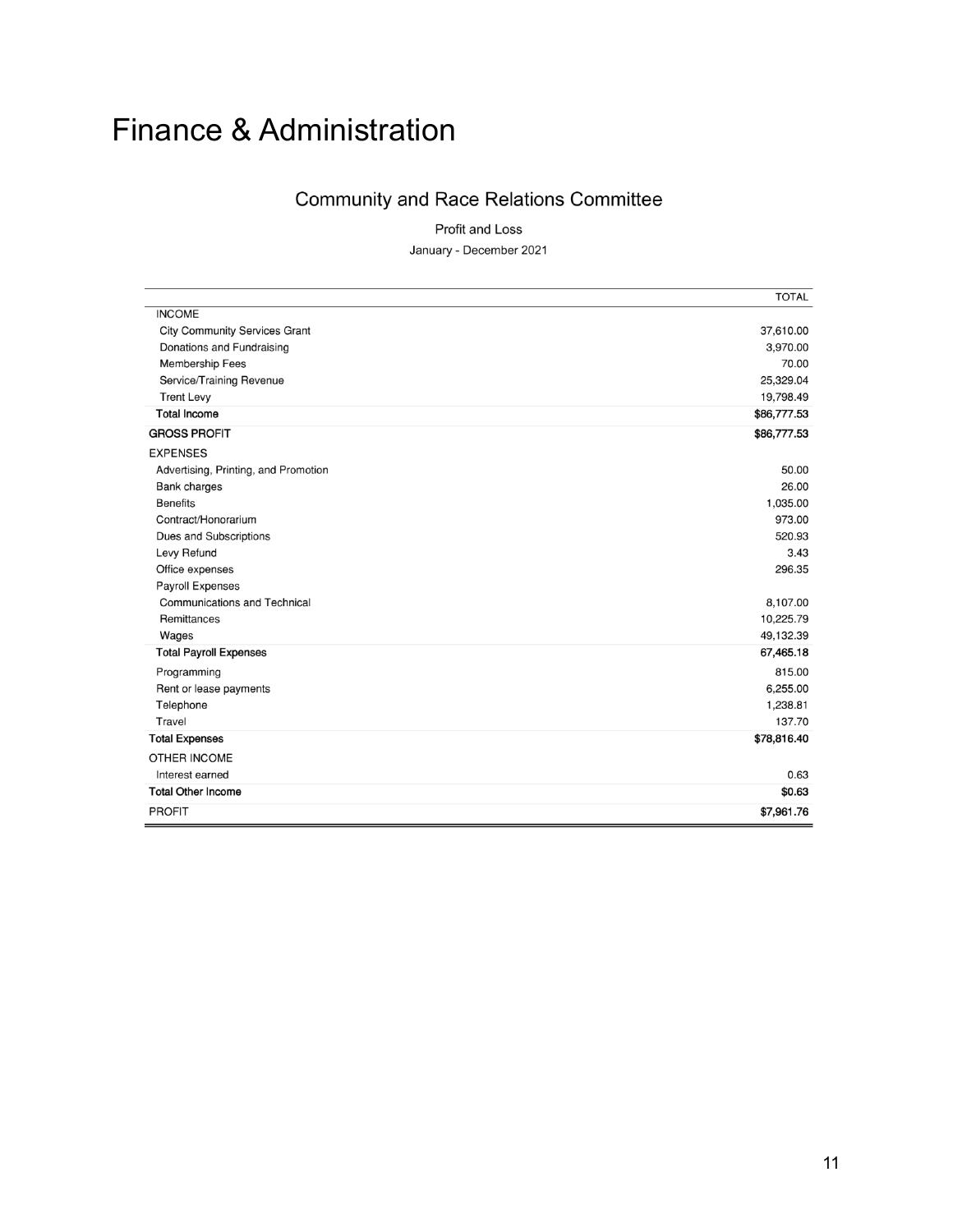# Community Support

"Within the past year, the JHS has received staff training from CRRC to build our own capacity for hiring a more diverse staff complement to better reflect the clients accessing our services. This training has been invaluable, and we recognize that board development and training for ourselves as well as other not for profit organizations will develop the skills and capacity to support a more diverse lens regarding the oversite [sic] of the agency's programs and services."

**Kathy Neill,** *Executive Director* **John Howard Society**

"As a new and budding organization, Diverse Nature Collective has been supported and guided by Community Race Relations since the beginning. Angela and her team have helped amplify DNC through their online platform and hosted us for an Instagram live on their #ItsFridayandImStill… initiative. They have also helped to connect DNC with others in the community doing this work and always provide advice and resources whenever possible.

Community Race Relations has been leading the charge in our community through their work in educating organizations, groups and individuals on anti-racism and anti-oppression work but more importantly they are a pillar that connects many of us within our community. They know that the way to create lasting change and to actually build awareness on complex race and diversity issues is to build a strong network of people, connecting us and sharing our stories."

**Patricia Wilson,** *Founder* **Diverse Nature Collective**

"CRCC is a lead agency in education regarding diversity and racialized subjects. Recently our team took part in one of their amazing trainings around White Fragility. It was extremely informative and so well received by our team." **Brittany McMillan,** *Executive Director* **Kawartha Sexual Assault Centre**

"CRRC and their Executive Director, Angela Connors has been an integral partner to our organization over the past couple of years. Compass ELC has partnered with CRRC on several projects, including the most recent one to collaboratively adapt our organizational culture series to include a Diversity, Equity and Inclusivity lens and an anti-racist, land-based orientation for our staff team at a new child care centre. We strived to incorporate Indigenous ways of knowing and a diversity and inclusion lens into our new child care program. Angela helped us to think about ways to move forward together that incorporated multiple ways of knowing. Our interactions with her have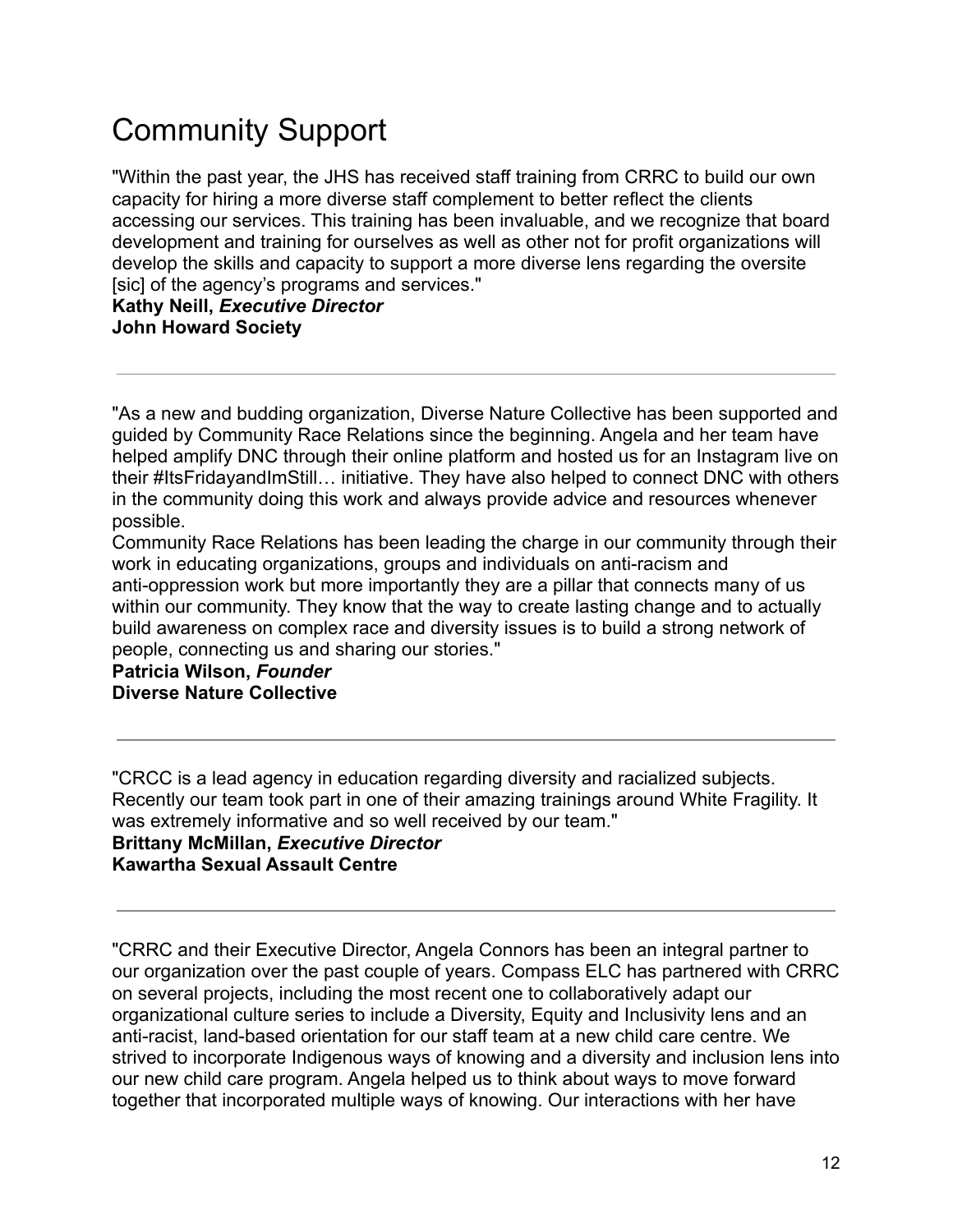influenced our organization to deepen our understanding of what it means to be a largely white organization working actively as anti-racist educators in treaty partnership. This journey has led to many rich conversations and deep self-reflections around intersectional ideas like systemic racism, gender, colonialism, classism, etc. The staff team at this new program has continued to embrace challenging topics, due to the strong foundation they

received during orientation.

Angela's approach is powerful, yet gentle, so the workshops we attended with CRRC led us to recommend her to several other organizations including other early years partners in the community who have since gone on to hire CRRC to facilitate additional workshops. They have been equally as impressed, and our sector is moving forward in large part due their work."

**Sheila Olan-MacLean,** *CEO* **Compass Early Learning and Care**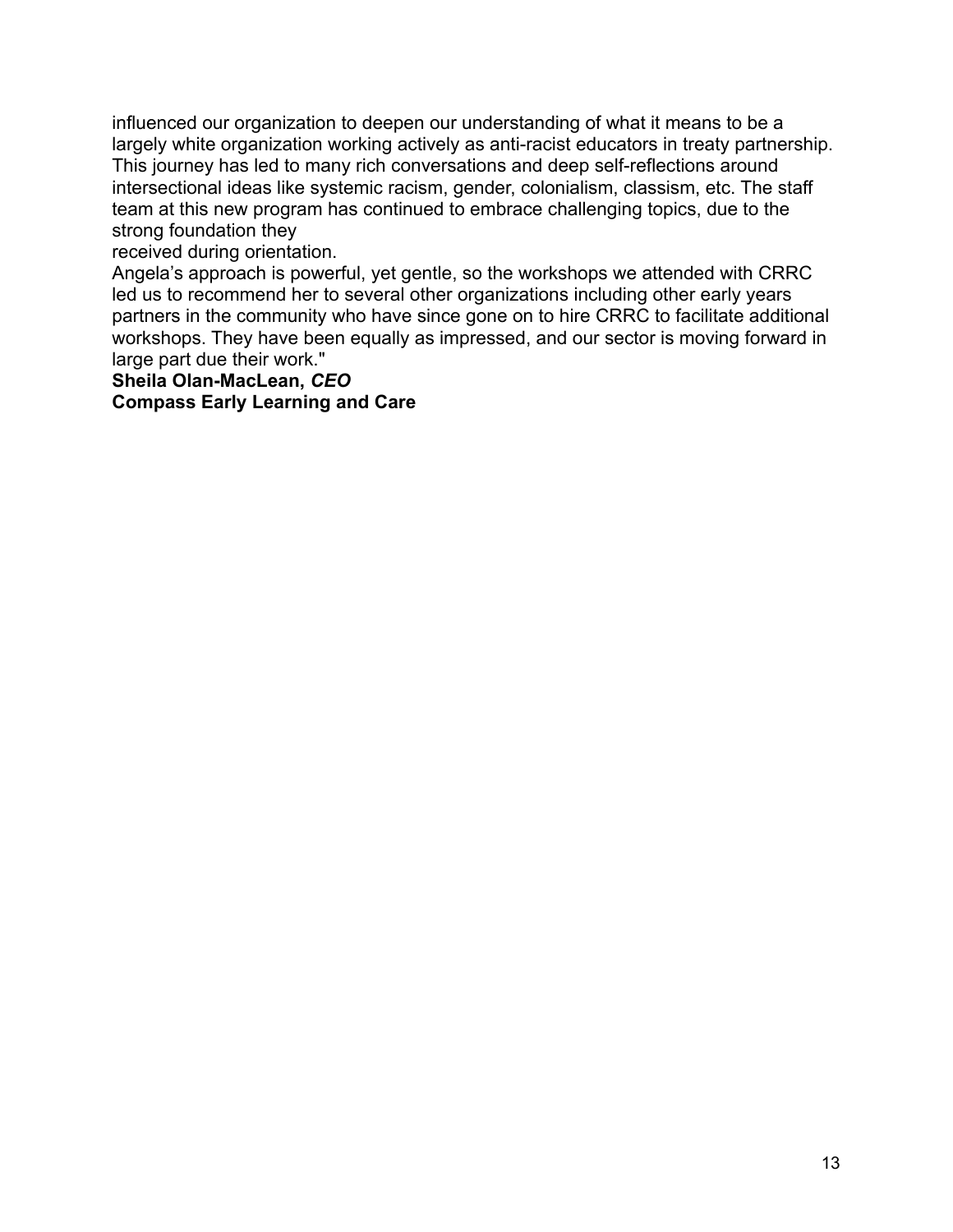### How to Get Involved

### Engage & Participate

There are many ways to get involved with CRRC! Sign up for our newsletter, send us an email, give us a call, say "Hi!", register to our events and programs, and participate with us as a community!

#### Volunteering

CRRC welcomes volunteers to get involved and support us in our ongoing work to provide anti-racism, anti-hate, anti-oppression, diversity, and decolonization education and resources for the community of Nogojiwanong/Peterborough.

### Join Our Board of Directors

CRRC members vote to elect new and returning Board of Directors each year at our Annual General Meeting. During our Board Recruitment period, CRRC welcomes Board Nominations from members of the Nogojiwanong/Peterborough community interested in race relations leadership and governance.

#### Make a Donation

With your donations, CRRC builds capacity to offer accessible programs, events, and other opportunities that ensure your contributions make a positive impact for our organization and the community we serve.

Follow us on Social Media & Stay tuned for new opportunities!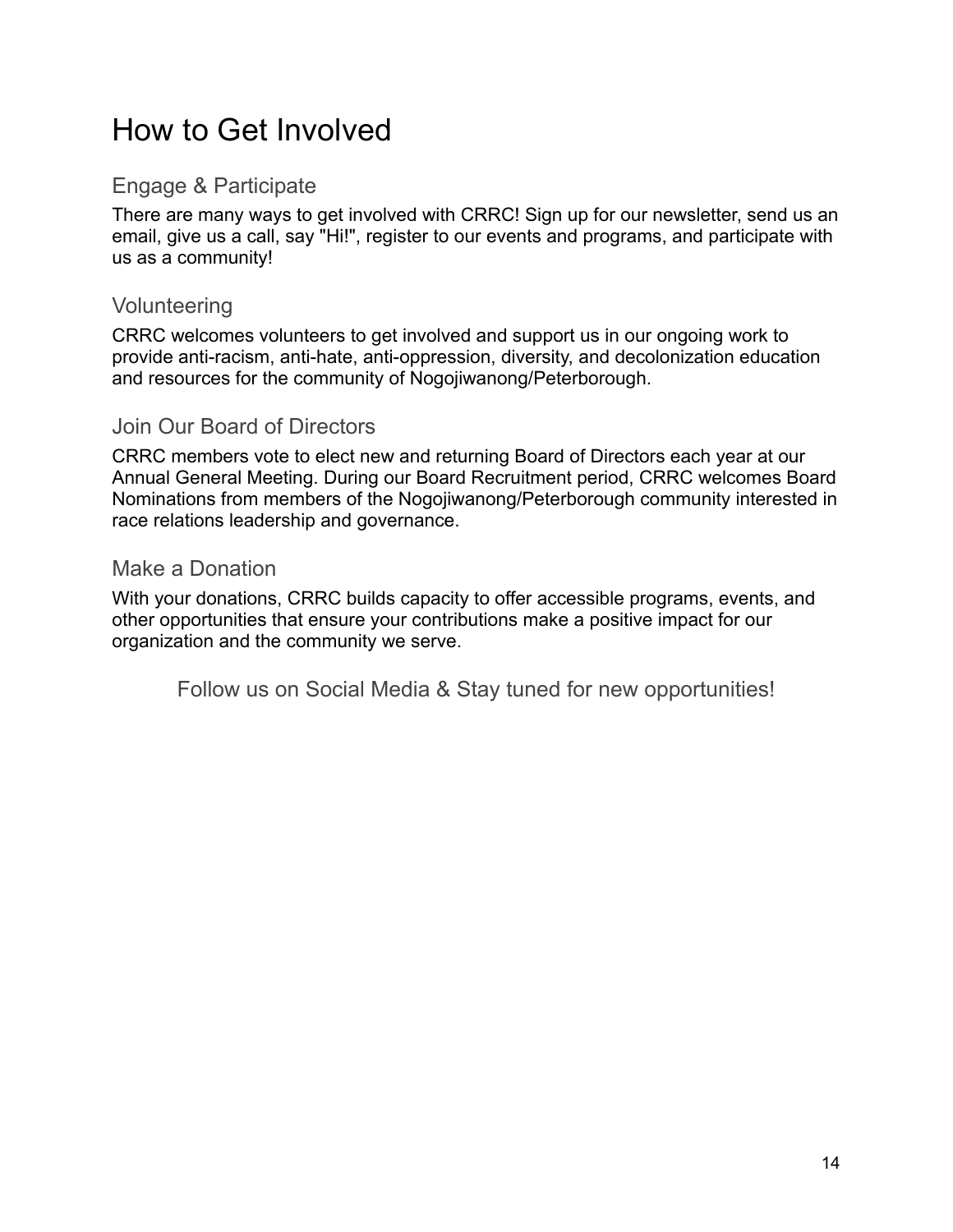### References

- Centers for Disease Control and Prevention. (2022, January 25). Health Equity Considerations & Racial & Ethnic Minority Groups. *COVID-19[.](https://www.cdc.gov/coronavirus/2019-ncov/community/health-equity/race-ethnicity.html)* [https://www.cdc.gov/coronavirus/2019-ncov/community/health-equity/race](https://www.cdc.gov/coronavirus/2019-ncov/community/health-equity/race-ethnicity.html)[ethnicity.html](https://www.cdc.gov/coronavirus/2019-ncov/community/health-equity/race-ethnicity.html)
- Kovach, J. (2022, March 21). Peterborough hate crimes rate highest of Canada's census metropolitan areas in 2020. *Peterborough Examiner.* https://www.thepeterboroughexaminer.com/news/peterborough-region/202 2/03/21/peterborough-hate-crimes-rate-highest-of-canadas-census-metrop olitan-areas-in-2020.html
- Magumbe, C. (2021, April 9). Charmaine Magumbe: Anti-Asian hate incidents are on the rise in Canada. *Peterborough Examiner*. https://www.thepeterboroughexaminer.com/opinion/columnists/2021/04/09 /charmaine-magumbe-anti-asian-hate-incidents-are-on-the-rise-in-canada. html
- Magumbe, C. (2021, June 3). Charmaine Magumbe: Honour and mourn the loss of 215 innocent Indigenous children. *Peterborough Examiner*. https://www.thepeterboroughexaminer.com/opinion/columnists/2021/06/03 /charmaine-magumbe-honour-and-mourn-the-loss-of-215-innocent-indige nous-children.html
- McKenzie, K., Dube, S., Petersen, S. (2021). Report: Tracking COVID 19 Through Race-Based Data. Ontario Health. [https://www.ontariohealth.ca/sites/ontariohealth/files/2021-08/Tracking%20](https://www.ontariohealth.ca/sites/ontariohealth/files/2021-08/Tracking%20COVID%2019%20Through%20Race%20Based%20Data-EN.pdf) [COVID%2019%20Through%20Race%20Based%20Data-EN.pdf](https://www.ontariohealth.ca/sites/ontariohealth/files/2021-08/Tracking%20COVID%2019%20Through%20Race%20Based%20Data-EN.pdf)
- Statistics Canada. (2020, September 17). Experiences of discrimination during the covid-19 pandemic. *The Daily.* https://www150.statcan.gc.ca/n1/daily-quotidien/200917/dq200917a-eng.h tm
- Vasquez-Reyes, M. (2020). The Disproportional Impact of COVID-19 on African Americans. *Health and Human Rights Journal, 22*(2): 299-307[.](https://www.ncbi.nlm.nih.gov/pmc/articles/PMC7762908/) <https://www.ncbi.nlm.nih.gov/pmc/articles/PMC7762908/>
- Young, L. (2021, June 1). Residential Schools: What we know about their history and how many died. *Global News.* https://globalnews.ca/news/7911690/residential-schools-deaths-location/